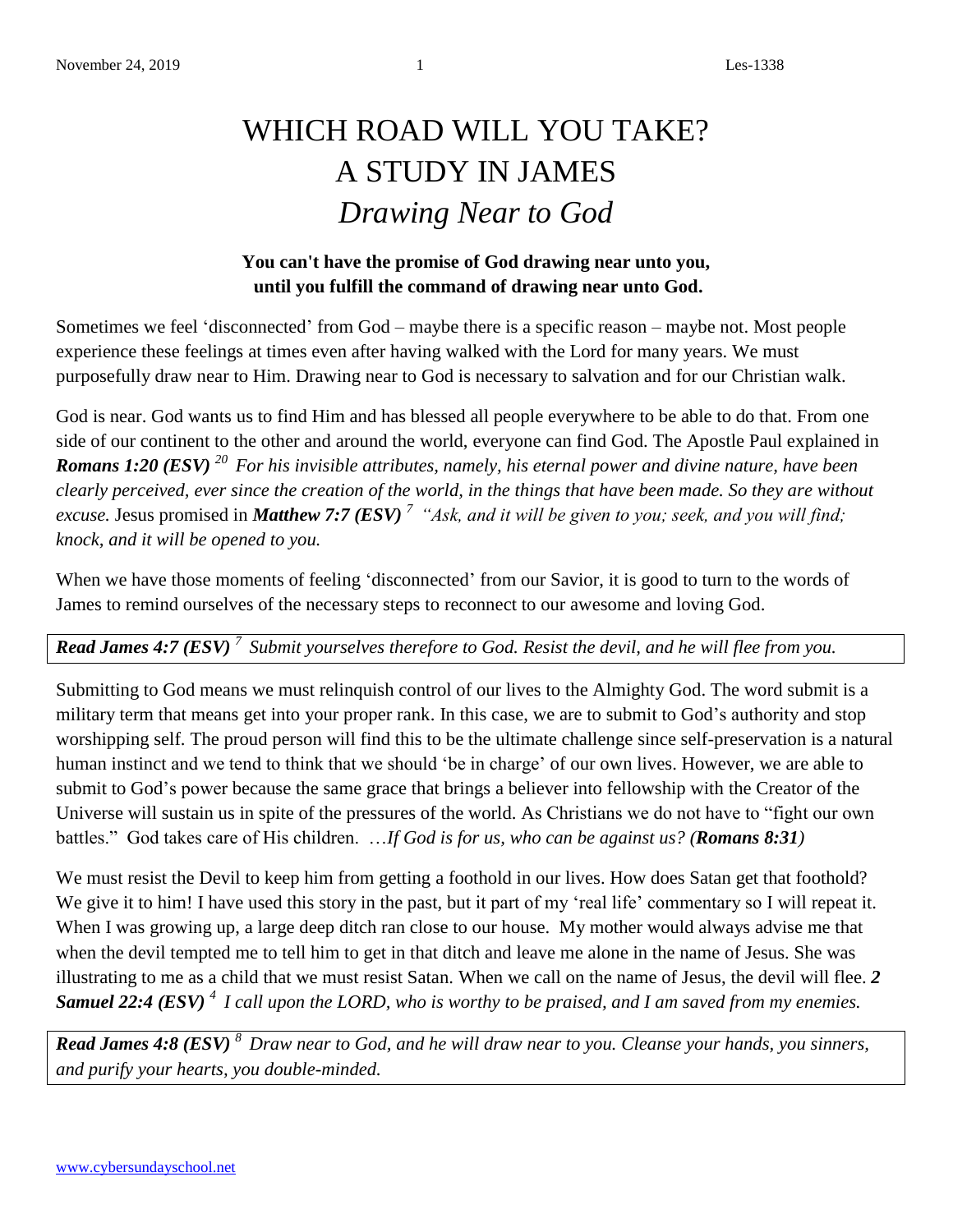Drawing near to God is at the heart of our worship of Him. Drawing near to God should not be an on-again/offagain relationship. Instead we should determine to draw near to God once and for all. We come near to the Lord with the intention of staying close to Him. We can draw near to the Lord by doing several things.

- We confess our sins. If we fail to confess our sin, the discipline of the Lord is sure to come until we do confess. Confession of sin keeps us in fellowship with God. We cannot be near God with unconfessed sin in our lives. *1 John 1:9 (ESV) <sup>9</sup>If we confess our sins, he is faithful and just to forgive us our sins and to cleanse us from all unrighteousness*.
- We are remorseful and broken because of our sin. Christians talk and worry about the disaster we see our nation heading towards and let we are not heeding *2 Chronicles 7:14 (ESV) <sup>14</sup>if my people who are called by my name humble themselves, and pray and seek my face and turn from their wicked ways, then I will hear from heaven and will forgive their sin and heal their land*.
- We concentrate on the Word of God. *2 Timothy 2:15 (ESV) <sup>15</sup>Do your best to present yourself to God as one approved, a worker who has no need to be ashamed, rightly handling the word of truth*. We will not stay near to God if we do not focus on His Word. His Word is the divine instrument that He uses to draw near to us.
- We have a concern for being close to the Lord each day. *Isaiah 55:6 (ESV) <sup>6</sup>"Seek the LORD while he may be found; call upon him while he is near.*
- We keep a clear conscience. Paul said to Felix in *Acts 24:16 (ESV) <sup>16</sup>So I always take pains to have a clear conscience toward both God and man*. Holding grudges against others will stand in the way of our nearness to God.

When we are not near to God, it is our responsibility to draw near to Him and restore our worship of God and God alone. Take heart! We are not alone in our struggles. When God seems far away, remember, it is never God who moved. Sit down and read the Bible, sing a praise song or listen to Christian music, meditate on Jesus and He will be near. Confession and repentance are vital in drawing close to God. The psalmist wrote in *Psalm 24:3-4 (ESV) <sup>3</sup>Who shall ascend the hill of the LORD? And who shall stand in his holy place? <sup>4</sup>He who has clean hands and a pure heart, who does not lift up his soul to what is false and does not swear deceitfully*.

*Cleanse your hands, you sinners, and purify your hearts, you double-minded.* If we are to have victory in our lives, we must clean up on the outside and the inside. Jesus said in *Matthew 23:27 (ESV) <sup>27</sup>"Woe to you, scribes and Pharisees, hypocrites! For you are like whitewashed tombs, which outwardly appear beautiful, but within are full of dead people's bones and all uncleanness.* Ron Mattoon says, "Cleansing our hands deals with cleaning up our conduct, and purifying our hearts deals with cleaning up our thought-life and motives. The hands speak of what we do and the heart speaks of what we are. The hands and heart are joined together because we do what we do because of who we are on the inside. There is no communion without cleaning. God cannot effectively use a dirty vessel."

The term *double-minded* comes from the Greek meaning "a person with two minds or souls". It's interesting that this word appears only here in chapter 4 and in *James 1:8*. Bible scholars conclude that James may have even coined the word. A double-minded person is restless and confused in thoughts, actions and behavior. Such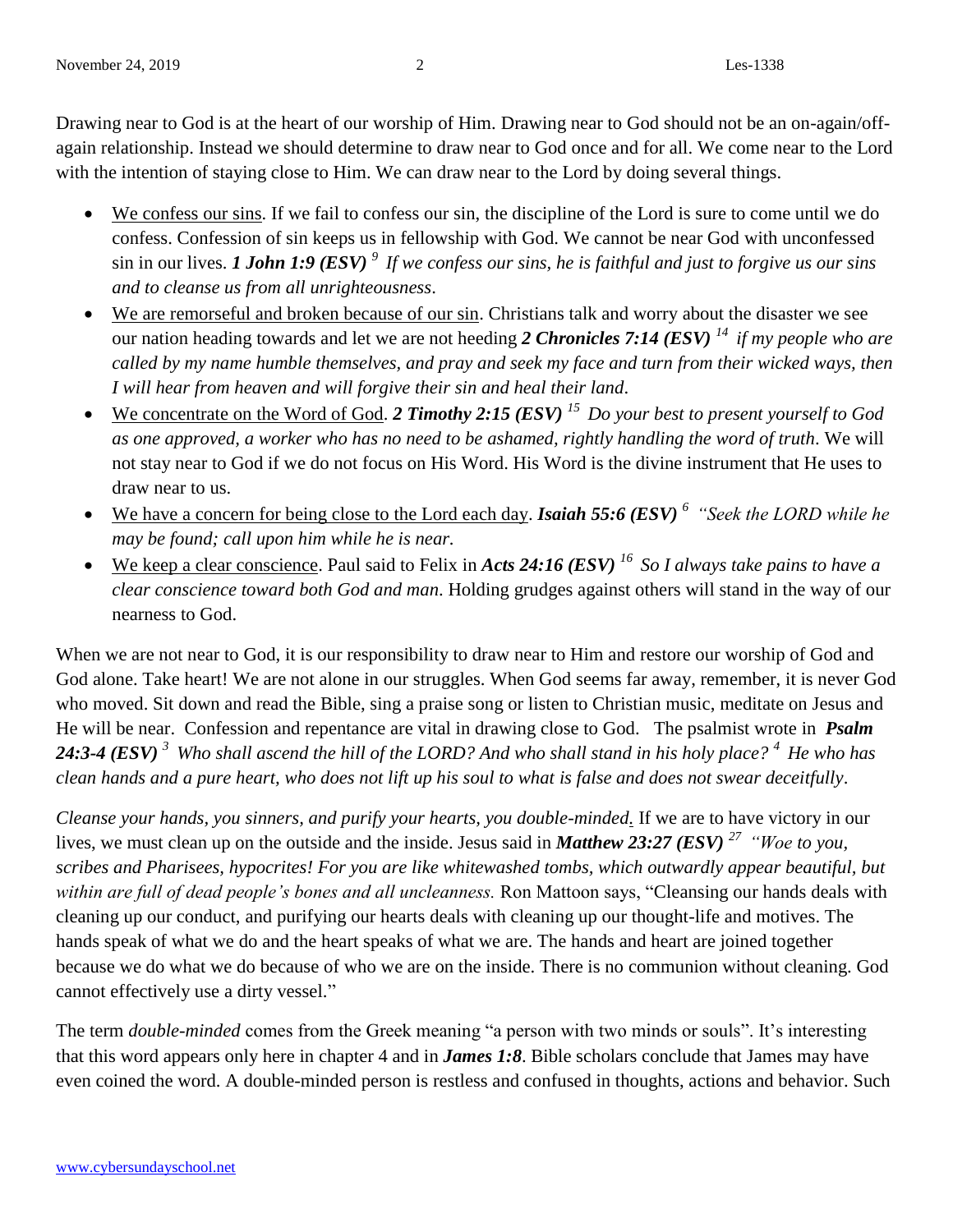a person is always in conflict with self. One torn by such inner conflict can never lean with confidence on God and His gracious promises.

Wrong thinking produces wrong behavior. When we are double-minded, we create instability for ourselves because we cannot make up our mind to truly draw near to God and relinquish control to Him.

*Read James 4:9 (ESV) <sup>9</sup>Be wretched and mourn and weep. Let your laughter be turned to mourning and your joy to gloom.*

Weeping indicates wailing over our sin. When we become broken about our sinfulness, we take our sin more seriously. When we get disgusted with our disobedience, then we are on the way to getting victory over it. Mourning over our sin is what leads to blessing.

*Matthew 5:4 (ESV) <sup>4</sup>"Blessed are those who mourn, for they shall be comforted.* When I think of this verse, I have always thought of being comforted in our mourning in the context of the Lord comforting those who mourn over loved ones they have lost to death. Today, I realize this beatitude of Jesus is connected to the words of James concerning mourning over sin. The word *mourn* indicates a passionate grief that cannot be hidden. The laughter that comes from sensual, sinful living should be turned to mourning and weeping over sin.

*Read James 4:10 (ESV) <sup>10</sup>Humble yourselves before the Lord, and he will exalt you.*

Joseph humbled himself as a slave in Potiphar's house and God exalted Joseph to second in command in Egypt. If you want to be promoted, then become a servant. This is God's formula for success. How do we humble ourselves? We do this by asking God's forgiveness and the forgiveness of others we may have wronged. God says He will lift us up when we do this. *Micah 6:8 (ESV) <sup>8</sup>He has told you, O man, what is good; and what does the LORD require of you but to do justice, and to love kindness, and to walk humbly with your God?*

Keep in mind it is a dangerous thing to pray for God to humble us. Things will go much better for us if we humble our own selves. When we don't humble ourselves, we are really saying we don't trust God.

We so often spend valuable time trying to make ourselves look good and lifting ourselves up. What we need to remember is to lift up Jesus. *John 12:32 (ESV) <sup>32</sup>And I, when I am lifted up from the earth, will draw all people to myself.*" Jesus was willing to accept the responsibility for our sins, sins He did not commit. Jesus was willing to be lifted up on a cross. Because Jesus conquered the cross, and death, He will lift up those who look to Him for eternity. He will also lift us up in the present if we humble ourselves before Him.

If it is our desire to delight the Lord and stay connected to Him, we must avoid using our tongues for the purpose of undercutting others.

*Read James 4:11-12 (ESV) <sup>11</sup>Do not speak evil against one another, brothers. The one who speaks against a brother or judges his brother, speaks evil against the law and judges the law. But if you judge the law, you are not a doer of the law but a judge. <sup>12</sup>There is only one lawgiver and judge, he who is able to save and to destroy. But who are you to judge your neighbor?*

www.cybersundayschool.net